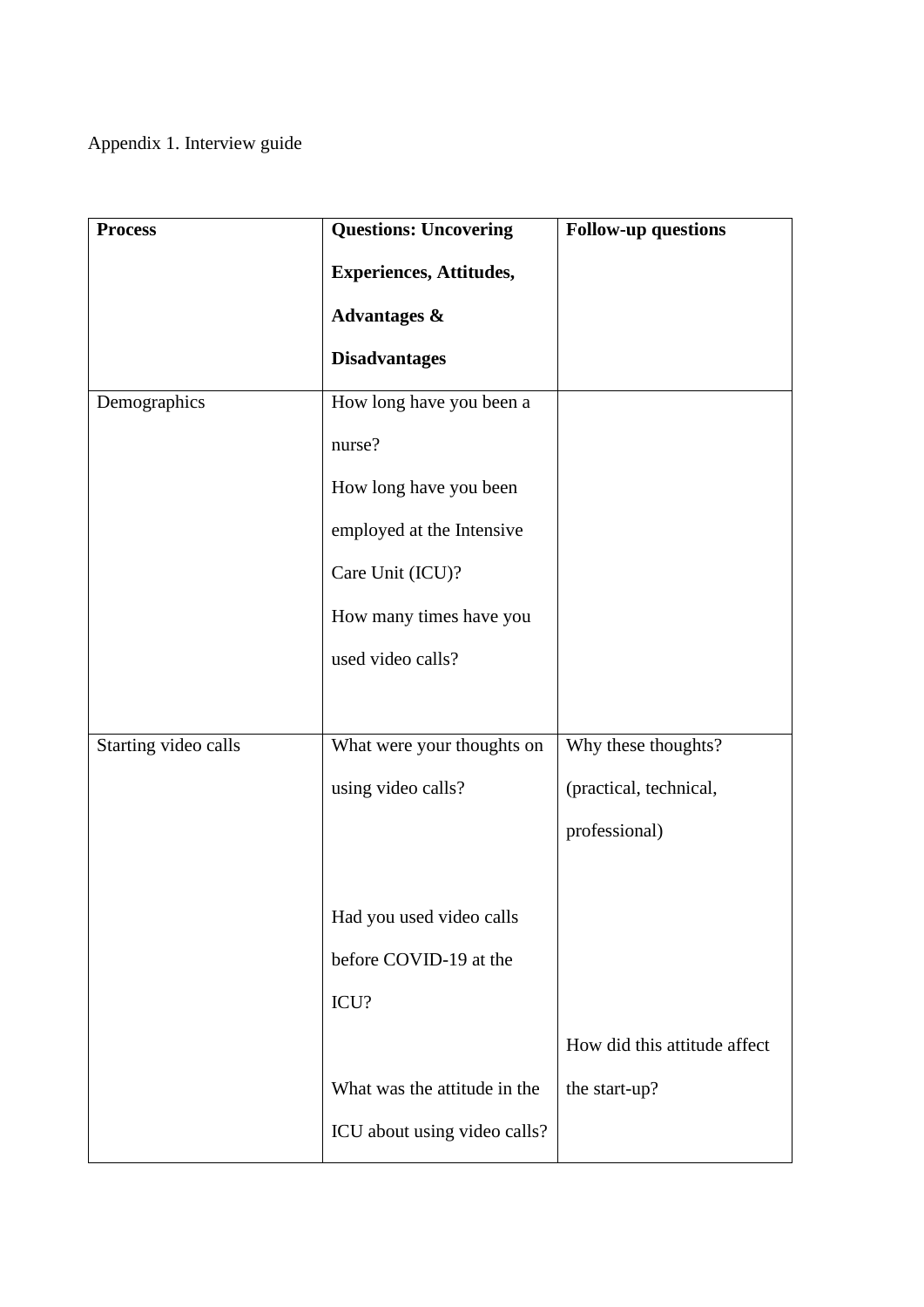| Did you receive training in | Was the training sufficient?  |
|-----------------------------|-------------------------------|
| the use of video calls?     |                               |
| Individual /joint?          |                               |
|                             |                               |
| What did you think of this  |                               |
| training?                   |                               |
|                             |                               |
| When did you use video      | On whose initiative?          |
| calls?                      |                               |
|                             |                               |
|                             |                               |
| With which patients were    | Were the conversations        |
| video calls used?           | between patient and relative, |
|                             | relative and nurse or all     |
| What was the purpose of the | three?                        |
| video call?                 |                               |
|                             |                               |
| On whose initiative was it  |                               |
| used? The                   |                               |
| patient/relatives/staff?    |                               |
|                             |                               |
| Who was the video call      |                               |
| between?                    |                               |
|                             |                               |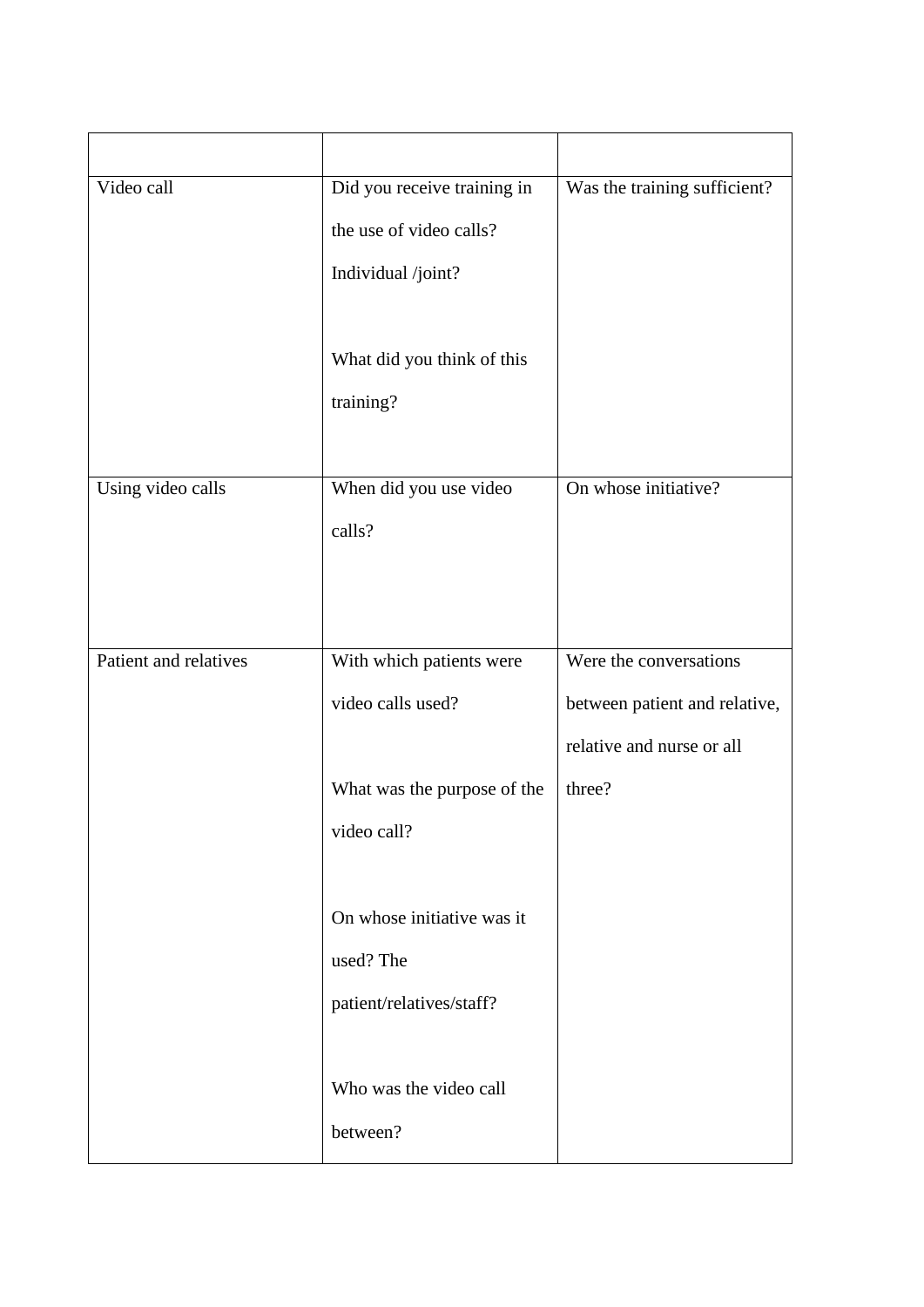|                         | More groups of relatives?    |                                |
|-------------------------|------------------------------|--------------------------------|
|                         | Have you received feedback   |                                |
|                         | on video calls?              |                                |
|                         |                              |                                |
|                         |                              |                                |
| The communication       | How did the communication    | How was it different then in-  |
|                         | take place?                  | person visits or telephone?    |
|                         |                              |                                |
|                         | What was the contents of the | Personal? Clinical?            |
|                         | video calls?                 |                                |
|                         |                              |                                |
|                         | Can you give examples of     | Good?                          |
|                         | communication from the       | Bad?                           |
|                         | video calls?                 |                                |
| Workflow with video     | What impact did using video  | Did some things become         |
|                         | calls have on your           | easier? More troublesome?      |
|                         | workday/workflow?            | Were there doctors involved    |
|                         |                              | in the calls?                  |
| Video Calls a decision- | Were videocalls used to      | If so, what types of decisions |
| making tool             | make clinical decisions for  | and with what                  |
|                         | the patients?                | consequences?                  |
|                         |                              |                                |
|                         |                              |                                |
|                         |                              |                                |